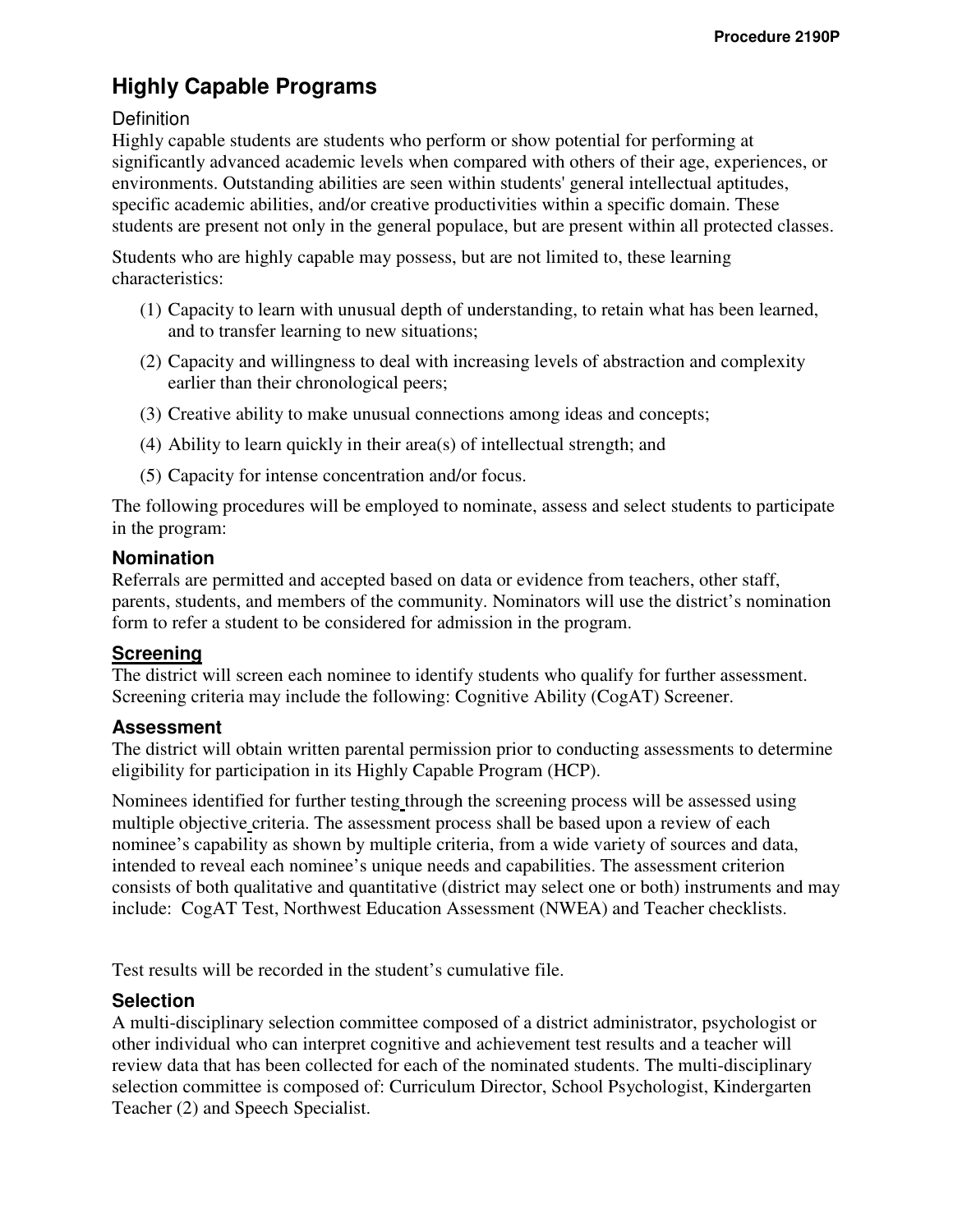The multi-disciplinary selection committee will evaluate individual student assessment profile data using a blind (no name) process. The selection decision is based on:

- (1) A preponderance of evidence from the profile data demonstrating that a student is among the most highly capable;
- (2) Evidence of clear need for highly capable services; and
- (3) Determination of which students would benefit the most from inclusion in the district's program.

A single assessment score or indicator will not prevent a student's selection for the HCP; however, individual pieces of evidence, if strong enough, can indicate that the student would benefit from services. If properly validated tests are not available, the professional judgment of the qualified district personnel shall determine eligibility of the student based upon evidence of cognitive ability and/or academic achievement.

The district will:

- A. Notify parents of students who have been selected. Parents will receive a full explanation of the procedures for identification, an explanation of the appeal process, an explanation of the procedures to exit a student from the program, the information on the district's program and the options that are available to identified students;
- B. Obtain parental permission to place identified students in the program before any special services and programs are provided to the student;
- C. Schedule a meeting of all such parents; and
- D. Conduct an annual parent meeting to review each student's educational plan.

# **Process for Appeal**

Parents/legal guardians have the right to appeal the Multi-Disciplinary Selection Committee's decision. Individuals appealing the selection committee's decision must submit a completed appeals form or letter requesting review of selection/placement decision. The written request must include reasons for the appeal and, to support reconsideration, provide additional evidence of significantly advanced cognitive or academic levels and/or outstanding intellectual, academic, or creative abilities.

The appeal request and supporting evidence must be submitted to Charlotte Throgmorton, Curriculum Director, 501 C ST NW, Ephrata, WA 98823 within 10 school days of the Multi-Disciplinary Selection Committee's decision notification.

The district's Multidisciplinary Committee will review the student's file, assessment profile data, and additional evidence provided in the request for appeal.

The decision of the multidisciplinary selection committee may include:

- Upholding the original decision of the Multidisciplinary Selection Committee;
- Reversing the decision of the Multidisciplinary Selection Committee;

A decision will be made by the Appeals Committee within 10 school days after receipt of written request for reconsideration. The parent/legal guardian will be notified of the decision in writing. The decision of the Multidisciplinary Committee is final.

# **Exit Process**

The exit process may be initiated for students who no longer demonstrate a need for highly capable program services. A request may be made by a teacher or program administrator for highly capable student identification and placement discontinuation. The Multi-Disciplinary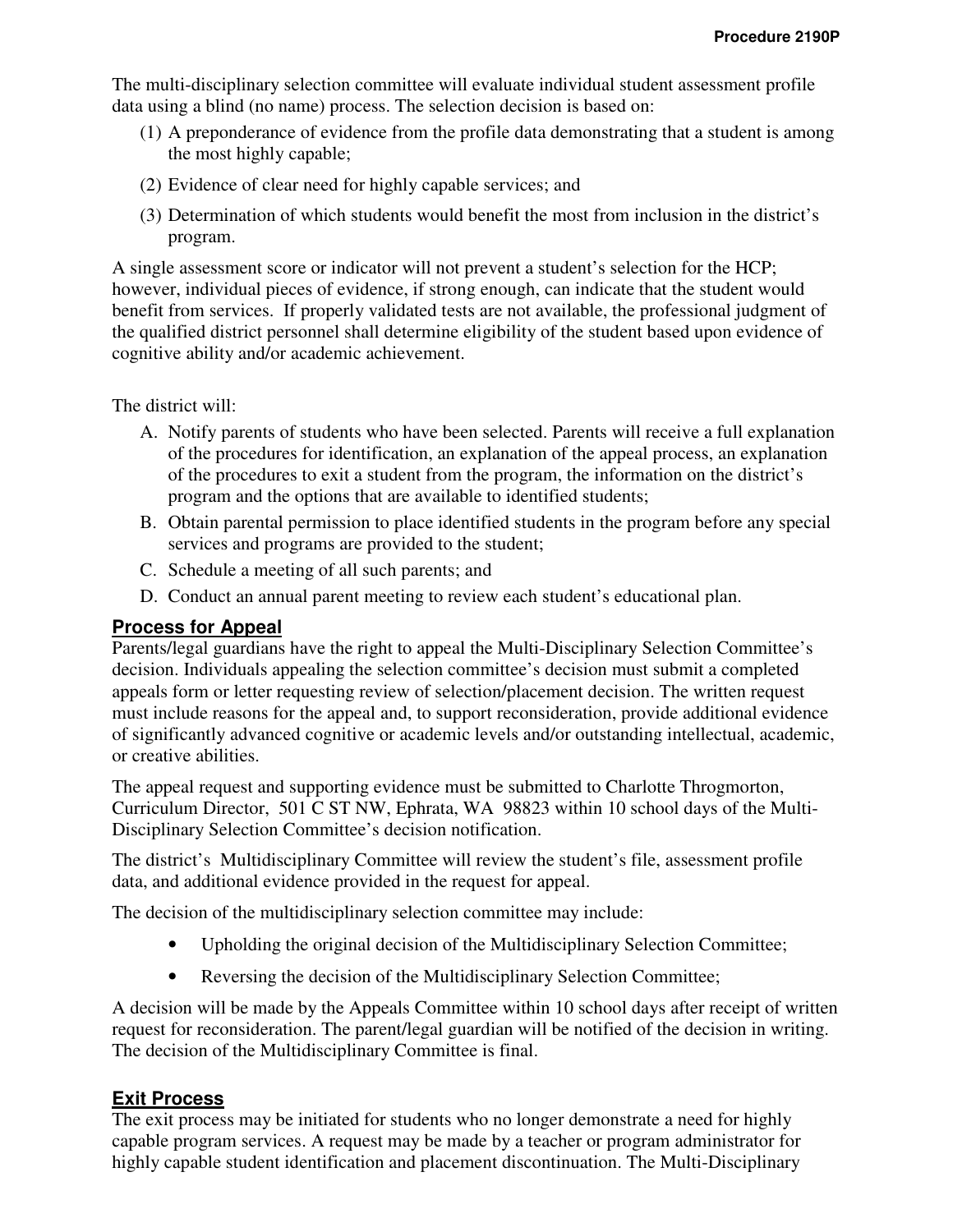Selection Committee will convene a meeting to review the student's profile to determine if the student qualifies for program services based on assessment data and selection criteria. The multidisciplinary selection committee may request additional evidence of student capabilities and/or willingness to participate in the program. If the committee determines that the student no longer qualifies for highly capable program services, it may be recommended that the student exited from the program. The parent will be notified in writing of the committee's decision and of the appeal's process.

A parent/legal guardian may request that the student be withdrawn from the program or a student may voluntarily withdraw from the program. A meeting will be convened by the Highly Capable Program Coordinator/Director to discuss the request. If the parent/legal guardian desires to withdraw the student from the program, the student will be exited from the program. The multidisciplinary selection committee will determine if identification procedures are necessary for students wishing to reenter the program in the future.

#### **Program Design**

The district will make a variety of appropriate program services available to students who participate in the program. Once services are started, a continuum of services will be proved to identify students in grades K-12. The district will keep on file a description of the educational programs provided for identified students. The district reviews services annually for each student to ensure that the services are appropriate.

The district will offer highly capable students the following programs:

K-5 – Grade level clustering at the building will be used. Clustering is defined as an administrative procedure in which identified gifted students at a grade level are assigned to one classroom with a teacher who has specialized training in how to teach gifted students. The other students in their assigned class are of mixed ability. Cluster groups range in size from 6-8 students.

6-8 – Identified students will be scheduled into one period a day which will include the highly capable students grouped by grade level.

9-12 – Services will include English 101 and 102, Honor classes, Advanced Placement and College in the High School courses.

## **Reporting**

Identified students will be assigned the appropriate CEDARS Gifted value(s) in the district's student information system for end-of-year reporting activities.

The superintendent or designee will provide an end-of-the-year report to the Office of Superintendent of Public Instruction (OSPI) which includes**:** 

- number of students served by grade level K-12;
- Student demographic information;
- Data to determine if students who are highly capable met the goals set and if the programs provided met the academic needs of these students;
- Number and content of professional development activities provided for special teachers and general education staff;